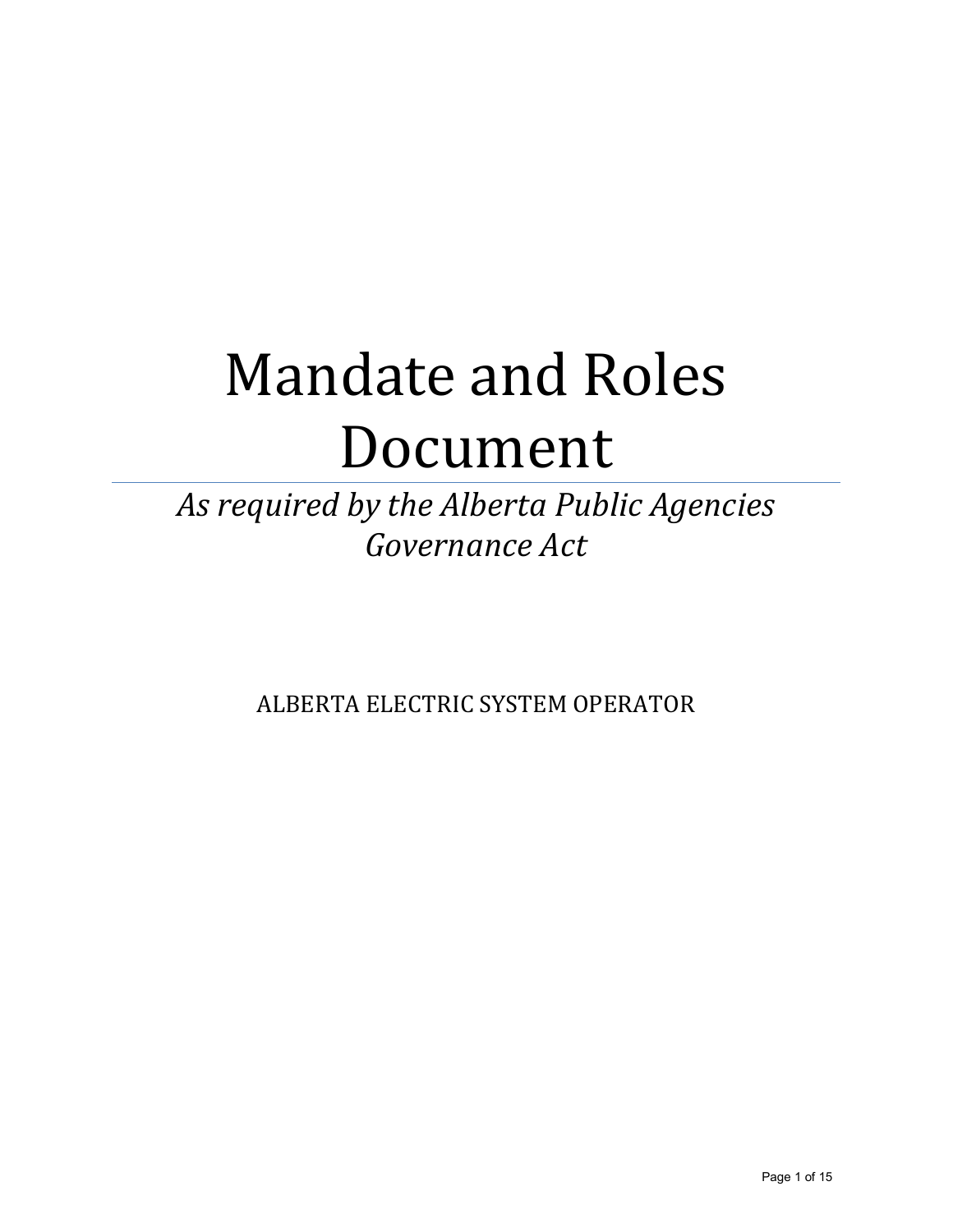# **Contents**

| 1.0  |  |  |
|------|--|--|
| 2.0  |  |  |
| 3.0  |  |  |
| 4.0  |  |  |
| 5.0  |  |  |
| 6.0  |  |  |
| 7.0  |  |  |
| 8.0  |  |  |
| 9.0  |  |  |
| 10.0 |  |  |
|      |  |  |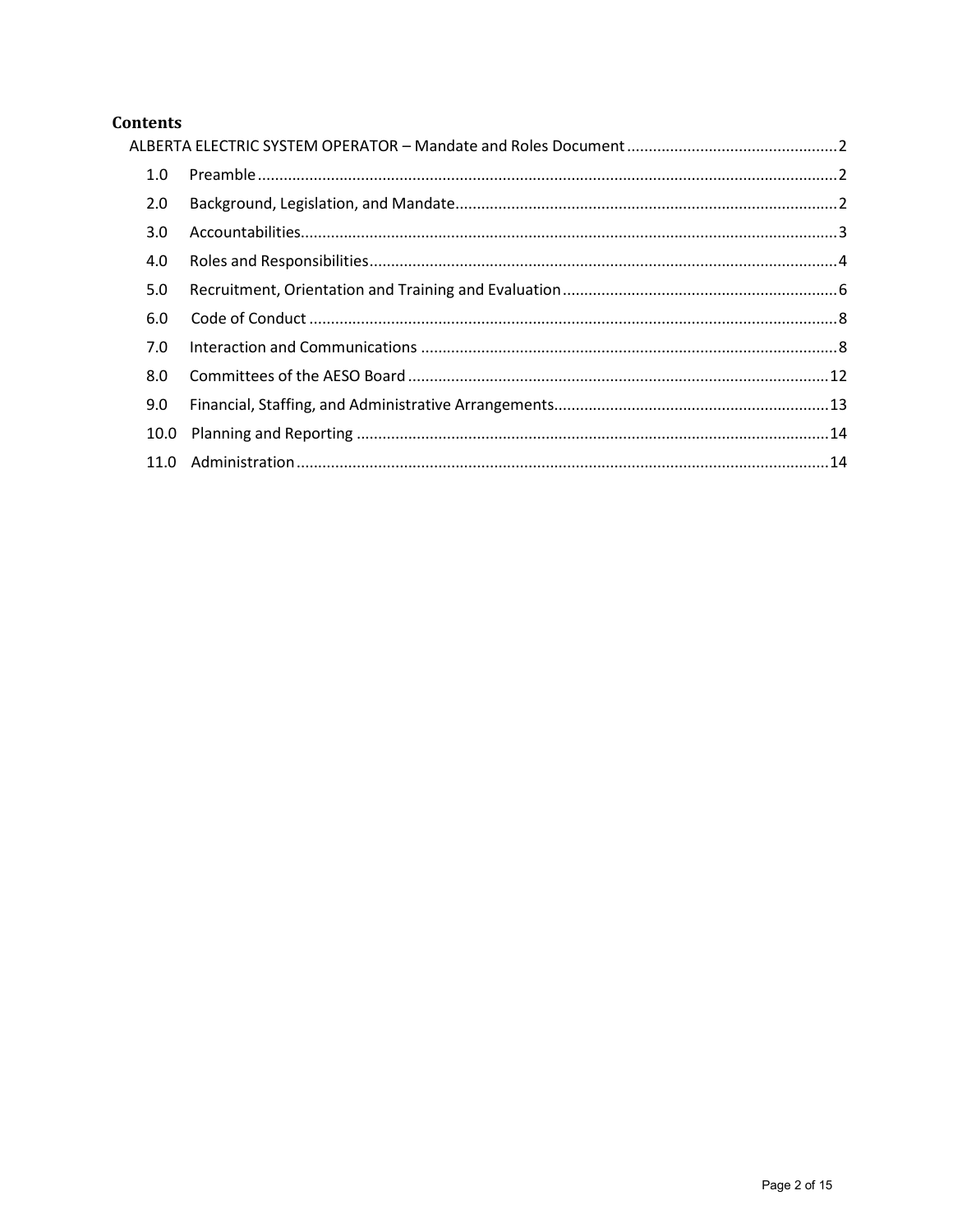# <span id="page-2-0"></span>**ALBERTA ELECTRIC SYSTEM OPERATOR – Mandate and Roles Document**

# <span id="page-2-1"></span>**1.0 Preamble**

This Mandate and Roles Document was developed collaboratively between the Minister and the Independent System Operator. It is intended to satisfy the requirements of the *Alberta Public Agencies Governance Act* (APAGA) and reflects a common understanding of the authority, respective roles, and responsibilities of the parties.

This document is not intended to replace the ongoing dialogue at the staff, Deputy Minister, Chief Executive Officer (CEO), Chair, and Minister levels that is expected and required to ensure that the AESO and the Government of Alberta (GOA or Government) are operating collaboratively, where appropriate, and effectively.

Unless otherwise stated, terms used in this document that are defined in the APAGA, *Interpretation Act,* or the *Electric Utilities Act* (EUA) have the same meanings as defined in those Acts.

In this document, the term "Minister" refers to the Minister of Energy and "Department" refers to the Department of Energy, except where otherwise specified. Under the *Government Organization Act,* the Minister may delegate any power, duty and function of the Minister under that Act or any other legislation to any person. Wherever the Minister is referred to in this document, the Deputy Minister may act or the Minister may designate officials to act in the Minister's place in respect of the power, duty or function for which the reference to the Minister is made.

# <span id="page-2-2"></span>**2.0 Background, Legislation, and Mandate**

# *2.1 Background*

The Independent System Operator is a corporation established under and subject to the EUA. The Independent System Operator carries on business as the Alberta Electric System Operator or AESO.

The AESO is responsible for providing for the safe, reliable and economic operation of the Alberta interconnected electric system (AIES) and for promoting fair, efficient and openly competitive markets for electricity, in accordance with applicable legislation. The AESO's mandate is described further below.

The AESO is a "public agency" within the meaning of APAGA (APAGA Agency).

The AESO interacts with the Department, other GOA departments, and other public agencies where appropriate in carrying out its legislated mandate.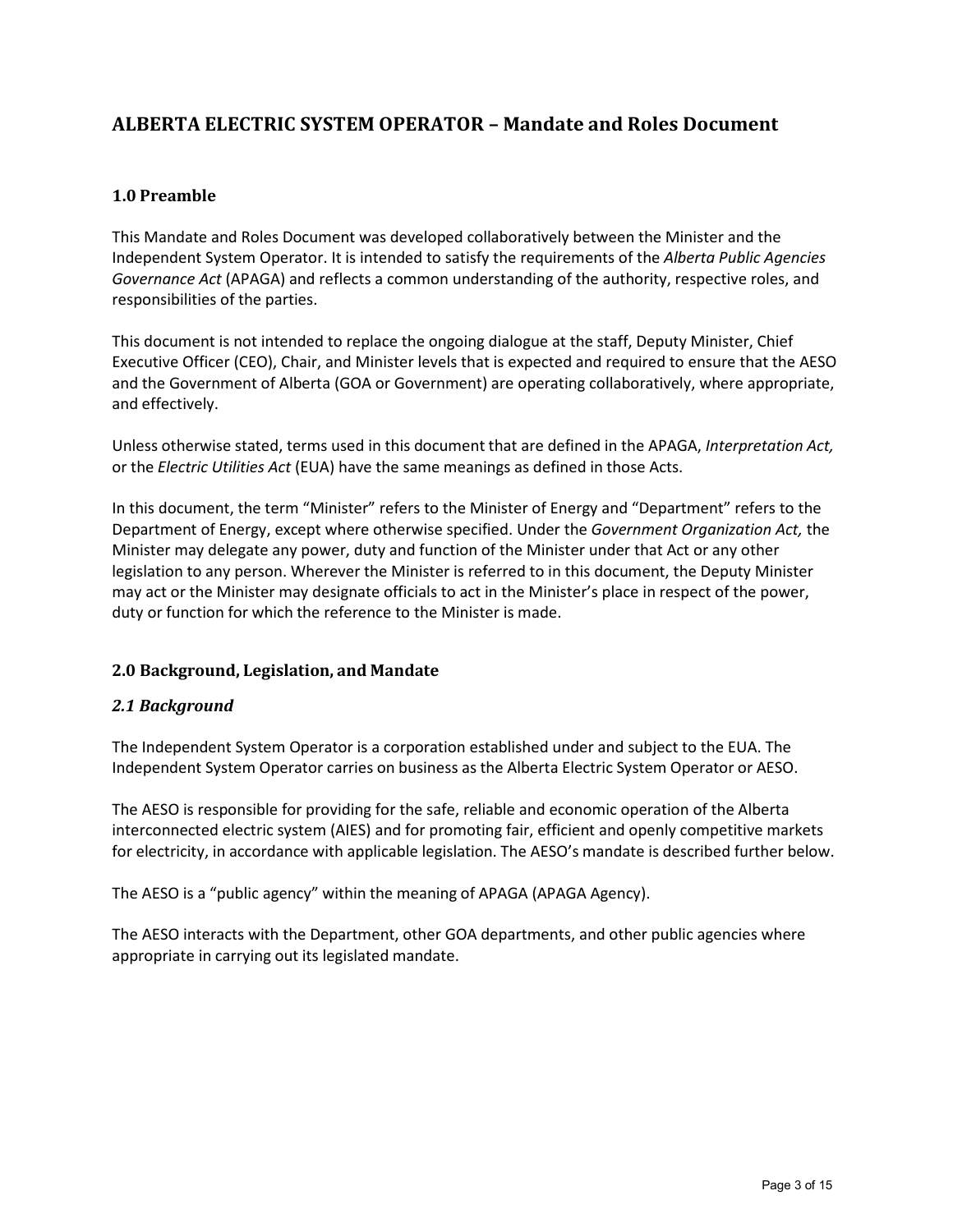# *2.2 Legislation*

The governing statutes and regulations in force during the term of this document define the AESO's mandate. A list of statutes of particular application to the AESO is set out below. This list is not exhaustive, it does not include all applicable regulations and may change during the term of this document.

- EUA;
- APAGA;
- *Alberta Utilities Commission Act;*
- *Conflicts of Interest Act;*
- *Freedom of Information and Protection of Privacy Act;*
- *Hydro and Electric Energy Act*;
- *Public Sector Compensation Transparency Act;*
- *Reform of Agencies, Boards and Commissions Compensation Act* (RABCCA); and
- *Renewable Electricity Act* (REA)*;*
- *Transmission Regulation; and*
- *Utility Payment Deferral Program Act.*

# *2.3 Mandate*

Two statutes, the EUA and certain regulations made under it, principally the *Transmission Regulation*, together with the REA, establish the mandate of the AESO. The AESO's mandate can be briefly described as follows:

- Being responsible for the safe, reliable and economic operation of the AIES;
- Facilitating the operation of a fair, efficient and openly competitive electricity market, including financial settlement;
- Assessing the current and future needs of market participants (individuals and entities that supply, generate, transmit, distribute, trade, exchange, purchase or sell electricity) and planning the transmission system to meet those needs;
- Providing open and non-discriminatory access to the transmission system for market participants, including generation and distribution entities and large industrial consumers of electricity; and
- Administering legacy Renewable Electricity Program support agreements.

The AESO does not have any adjudicative functions as defined in the APAGA.

# <span id="page-3-0"></span>**3.0 Accountabilities**

The AESO is accountable to the Minister to ensure that it fulfills its mandate and for carrying out the roles and responsibilities assigned to the AESO under the statues, this document, and the applicable GOA policies.

The EUA sets out the manner in which the AESO must carry out its responsibilities. Section 16 of the EUA imposes a duty on the AESO to act in timely manner that is fair and responsible.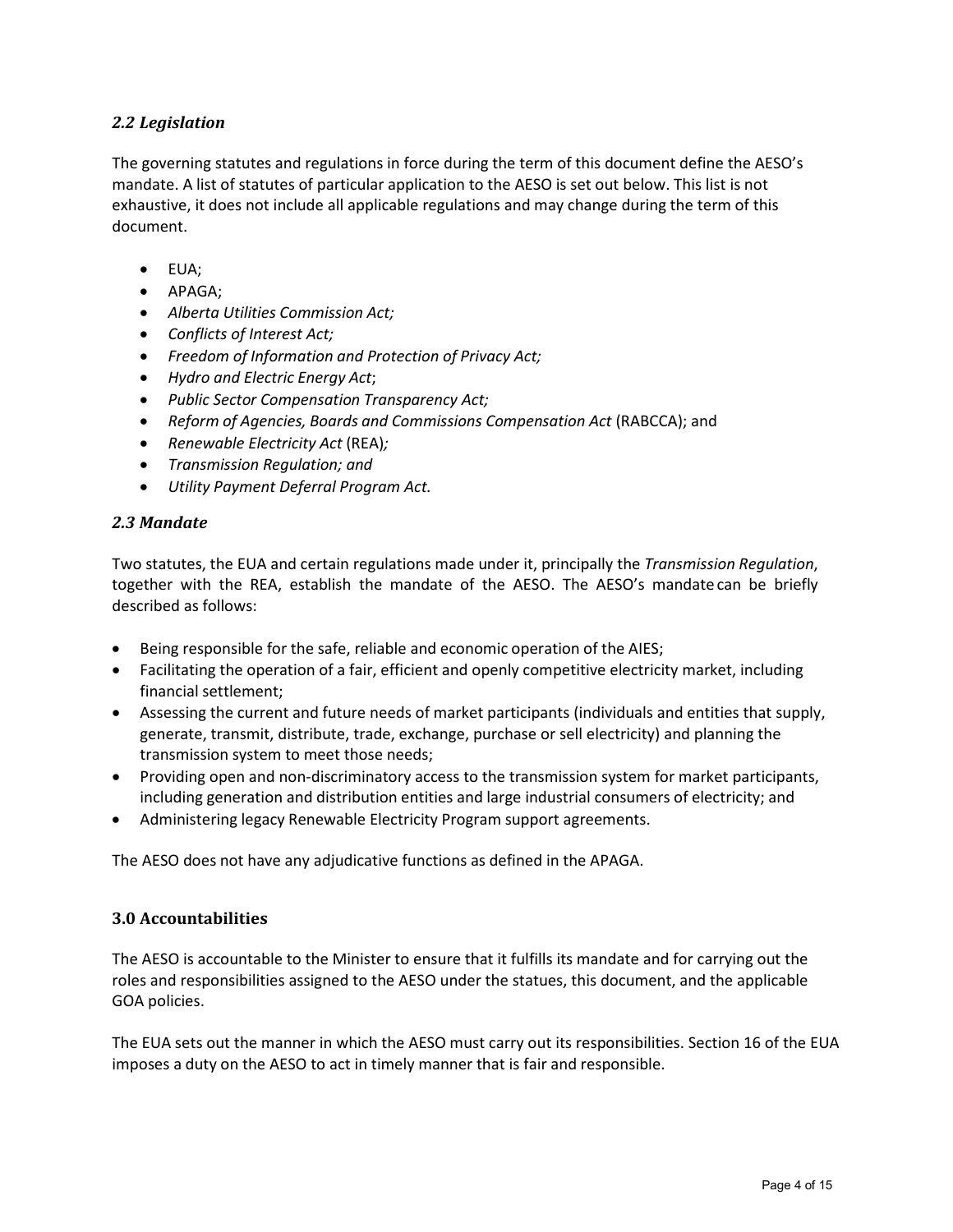The APAGA describes some general responsibilities of an APAGA Agency. In particular, as an APAGA Agency, the AESO shall:

- Make all reasonable efforts to fulfill its mandate;
- Participate with the Minister in setting its long-term objectives and any short-term targets, if any;
- Monitor its activities for the purpose of ensuring that the agency is:
	- i. Acting within its mandate;
	- ii. Acting in accordance with any policies set by Minister under section 10 of the APAGA (APAGA ministerial policy) and any regulations respecting those policies; and
	- iii. Achieving its long-term objectives and any short-term targets, if any.
- Inform the Minister respecting its significant activities and operations and any significant events that may affect those activities or operations; and
- Discharge any other responsibilities set out in the regulations made under APAGA.

In accordance with the EUA, any person may make a written complaint about the conduct of the AESO to the Alberta Utilities Commission (Commission). The Commission has the authority, when considering a complaint against the AESO, to dismiss the complaint, direct the AESO to change its conduct or refrain from the conduct that is the subject of the complaint.

The AESO may provide advice or comments in response to a request by the Minister and may volunteer to provide advice or comments to the Minister on any matter respecting the development, establishment, amendment, termination or repeal of any enactment, program, directive, guideline or policy that is related to the AESO's mandate.

# <span id="page-4-0"></span>**4.0 Roles and Responsibilities**

# *4.1 Chair*

The Chair of the AESO Board (Chair) is designated by the Minister from among the Members of the AESO Board (members). The Chair represents the AESO and its interests as the primary liaison in dealing with the Minister.

The Chair, subject to the direction of the AESO Board, carries out a number of duties and responsibilities, including without limitation, maintaining a sound governance framework, fostering ethical and responsible decision making by the AESO Board, providing advice, counsel and mentoring to the CEO and overseeing AESO Board functions and operations.

# *4.2 Board and Board Members*

The EUA provides that the Minister shall appoint qualified individuals to serve for specified terms as members who are independent of any person who has a material interest in the Alberta electric industry.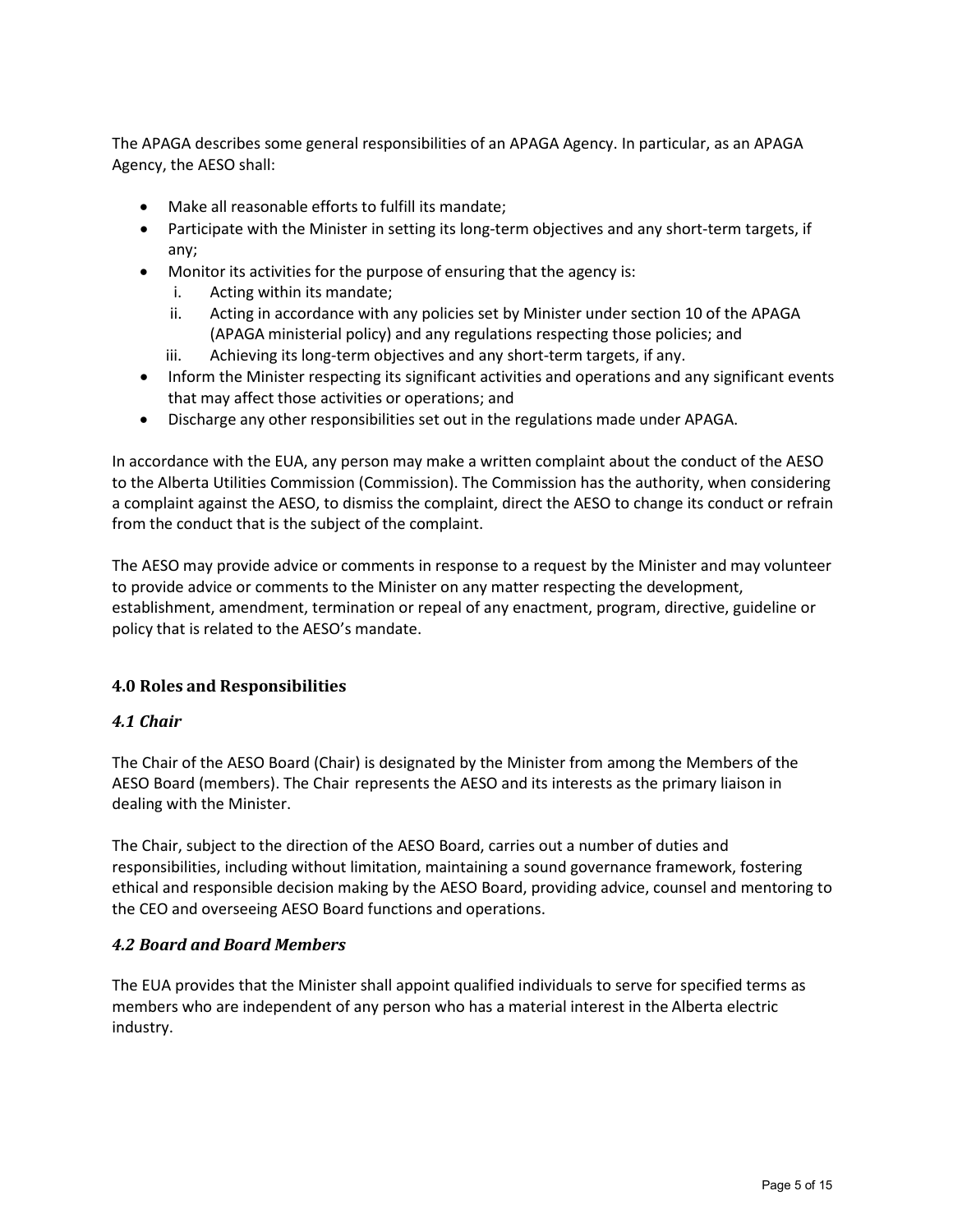Each member, in carrying out their duties, responsibilities or functions as a member, must:

- Be independent of any person who has a material interest in the Alberta electric industry;
- Act honestly, in good faith and in the public interest;
- Avoid conflicts of interest; and
- Exercise the care, diligence and skill that a reasonably prudent individual would exercise in comparable circumstances.

The members are collectively referred to as the "AESO Board" and function as the AESO's board of directors. The main role of the AESO Board is to oversee the "business and affairs" of the AESO with the day-to-day functioning of the AESO under the care of the CEO. AESO should have policies and effective systems in place to verify that travel, meal, and hospitality expenses of employees comply with established policies. The AESO Board's responsibilities stem primarily from the AESO's mandate and its governance is established, principally, from AESO Bylaws and other governance documents. The AESO Bylaws are made available to the public on the AESO website, [www.aeso.ca.](http://www.aeso.ca/)

The primary channel of communication is between the Minister of Energy and the AESO Board.

# *4.3 Chief Executive Officer*

The AESO Board appoints the CEO, who also serves as President. The CEO reports to the AESO Board and is delegated certain duties and responsibilities by the AESO Board. The CEO has the responsibility and accountability to the AESO Board for the successful operation of the AESO in accordance with its mandate and good business practices. The CEO, as the leader of the AESO executive team, is accountable for the development of organizational strategic plans, business plans and goals, budgets, compensation management, the risk identification and management program, corporate policies, internal controls, and operating plans.

# *4.4 Minister*

The GOA has designated the Minister be responsible for the Department of Energy to beresponsible for the AESO. The Minister's legislated duties and responsibilities in respect of the AESO are specified in the EUA, REA as well as in the APAGA.

The APAGA sets out some particular responsibilities of the Minister regarding public agencies under their responsibility, in this instance AESO.

The Minister shall:

- Participate with the AESO in setting the public agency's long-term objectives and its short-term targets, if any,
- Advise the public agency, as the Minister considers appropriate, respecting any government policies applicable to the public agency or its activities or operations, and
- Monitor whether the public agency is:
	- o Acting within its mandate, and
	- o Achieving its long-term objectives and short-term targets, if any.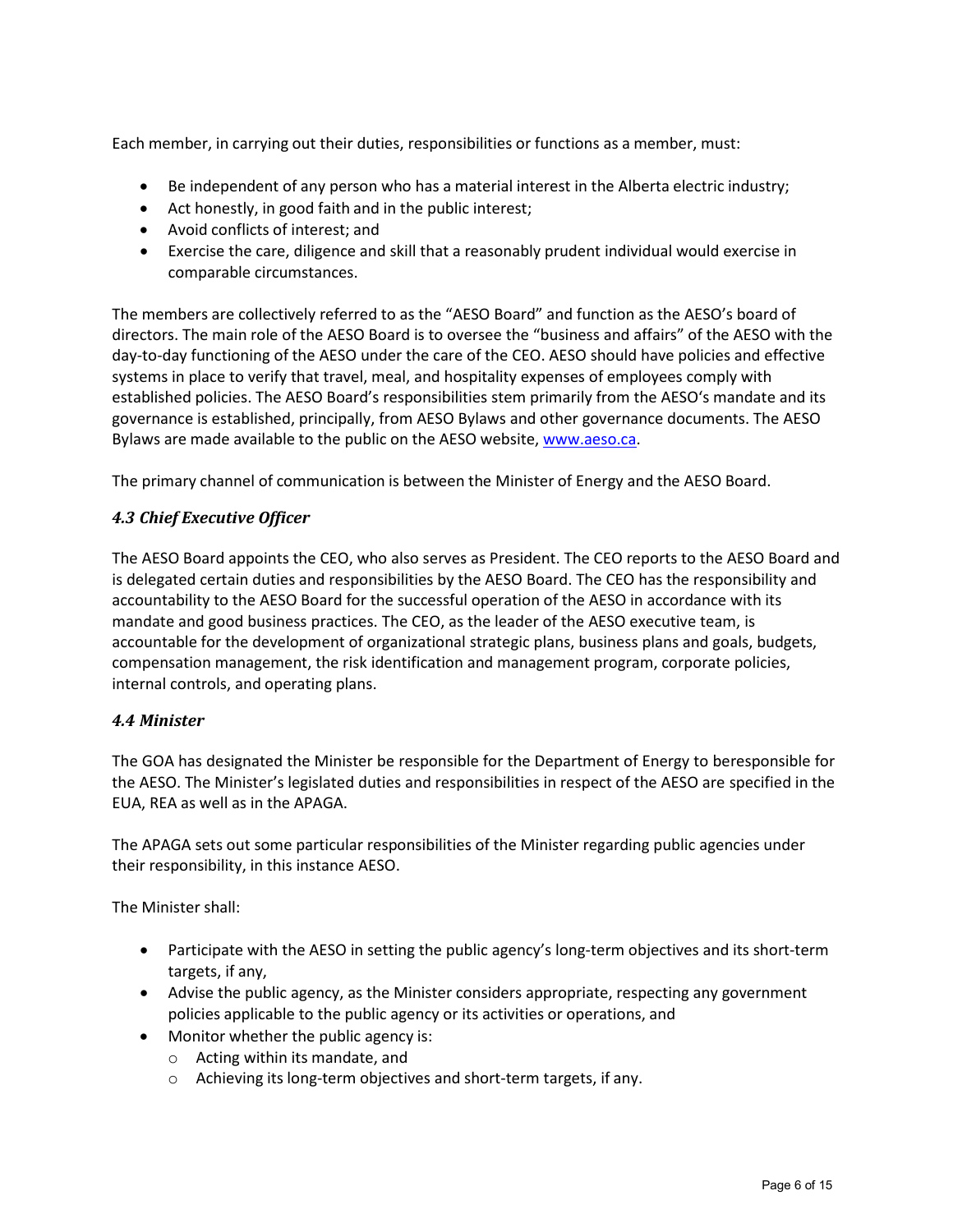The Minister may:

- Consult with the AESO and request its advice or comments on any matter respecting the development, establishment, amendment, termination or repeal of any enactment, program, directive, guideline or policy that is related to the AESO's mandate; and
- Set policies that must be followed in accordance with APAGA by the AESO in carrying out its powers, duties and functions.

Other responsibilities of the Minister in relation to the APAGA are described further in this document.

# *4.5 Deputy Minister*

The Deputy Minister of Energy (Deputy Minister) is the deputy head of the Department and acts under the general direction of the Minister to advance the mandate of the Department and the Government. Under section 21 of the *Interpretation Act*, where an enactment directs or empowers the Minister to do something, or otherwise applies to the Minister, this includes the Deputy Minister or a designate, excepting only the authority to enact a regulation as defined in the *Regulations Act*.

The Deputy Minister will coordinate their actions and will work with the Chair and the CEO, as appropriate, respecting the development and implementation of GOA, the Department and AESO policies,priorities, business plans, resources, budget, and other matters of mutual interest.

The Deputy Minister has a supportive role to the Premier, Minister, and Executive Council that includes overseeing the operations and performance of AESO, to ensure they are operating effectively and in accordance with their mandates. This requires the Deputy Minister to be fully aware of what agencies, including the AESO, are doing and how they are doing it, managed through strong working relationships and direct communication with the Chair and the CEO.

# <span id="page-6-0"></span>**5.0 Recruitment, Orientation and Training and Evaluation**

# *5.1 Recruitment*

The GOA will use a competency-based process for the appointment of members topublic agencies. Recruitment processes for Alberta's public agencies are centrally coordinated by the Public Agency Secretariat.

Recruitment of members is governed by the Alberta Public Agencies Governance Framework for appointments to Alberta's Public Agencies, section 13 of APAGA and GOA procedures for finalizing agency board appointments, which may include Cabinet review.

The AESO Board recommends to the Minister individuals to be appointed as members, and may recommend to the Minister an individual to be designated as Chair when a Chair needs to be designated. The recommended individuals must be qualified pursuant to the EUA, which requires that, the individuals, in the opinion of the Minister:

• are independent of any person who has a material interest in the Alberta electric industry; and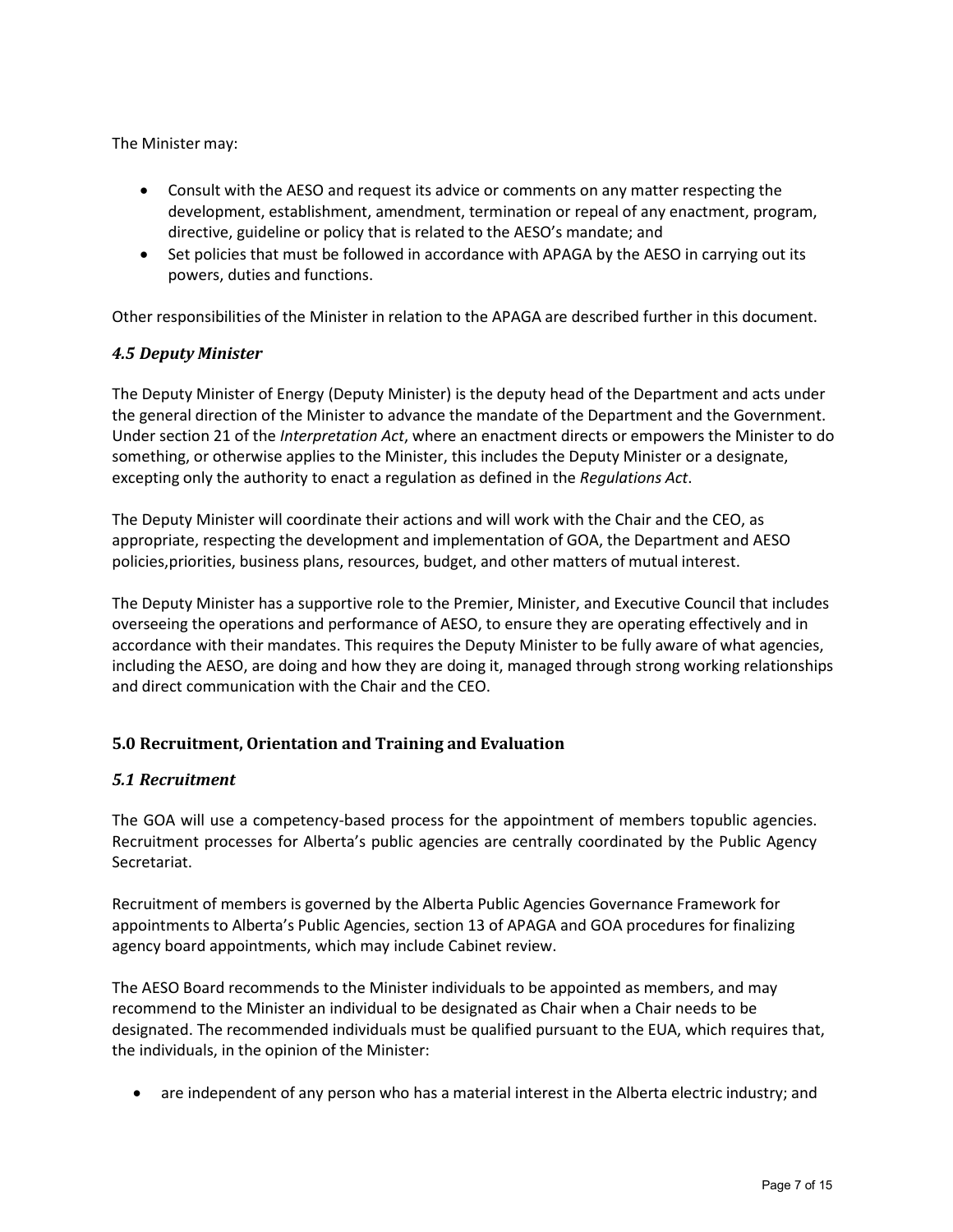• will enhance the performance of the AESO in exercising its powers and carrying out its duties, responsibilities and functions.

A competency-based process is used for the appointment of members to public agencies. The recruitment process takes into account the skills, knowledge, experience or attributes required and selection is based on the assessment of the extent to which the person possesses these characteristics.

The profiles of qualified candidates, along with the documented recruitment process, AESO Board recommendations and any additional information required, are sent to the Minister for consideration and selection.

# *5.2 Appointment*

Up to nine members are appointed by Ministerial Order, according to the criteria listed in Section 8 of the EUA, Sections 14 and 15 of the APAGA, and in accordance with the Alberta Public Agencies Governance Framework and GOA procedures for finalizing agency board appointments, which may include Cabinet review.

Remuneration for members is based on criteria set out in the AESO Bylaws.

# *5.3 Term of Office*

In accordance with Section 8 of the EUA, a member is eligible to be appointed for a term of not more than three years, and a member is eligible to be appointed for not more than three terms.

A member continues to hold office after the expiry of the member's term until the member is reappointed, the member's successor is appointed or a period of three months has elapsed, whichever occurs first. Notwithstanding the foregoing, a Member may resign before the end of their term and such resignation is deemed to terminate their appointment in accordance with Section 20(3.1) of the *Interpretation Act*.

# *5.4 Remuneration*

The AESO must establish remuneration rates for its members in accordance with the requirements in the EUA. Such remuneration rates are set out in the AESO Bylaws, which are published on the AESO website. Annual payments to members are also disclosed to the public on the AESO website in accordance with the *Public Sector Compensation Transparency Act*, which applies to agencies, boards and commissions governed by APAGA.

As the AESO is in the midst of transitioning to RABCCA, fiscal prudence will continue to be observed during this period.

# *5.5 Orientation, Training and Development*

The AESO Board, with support of AESO management, delivers an orientation program for newly appointed members. The orientation program is structured as a combination of self-guided and one-onone presentations. In addition, the AESO Board has established an education program available to members wanting to enhance their knowledge and/or skill in matters relevant to the AESO and their responsibilities as a member.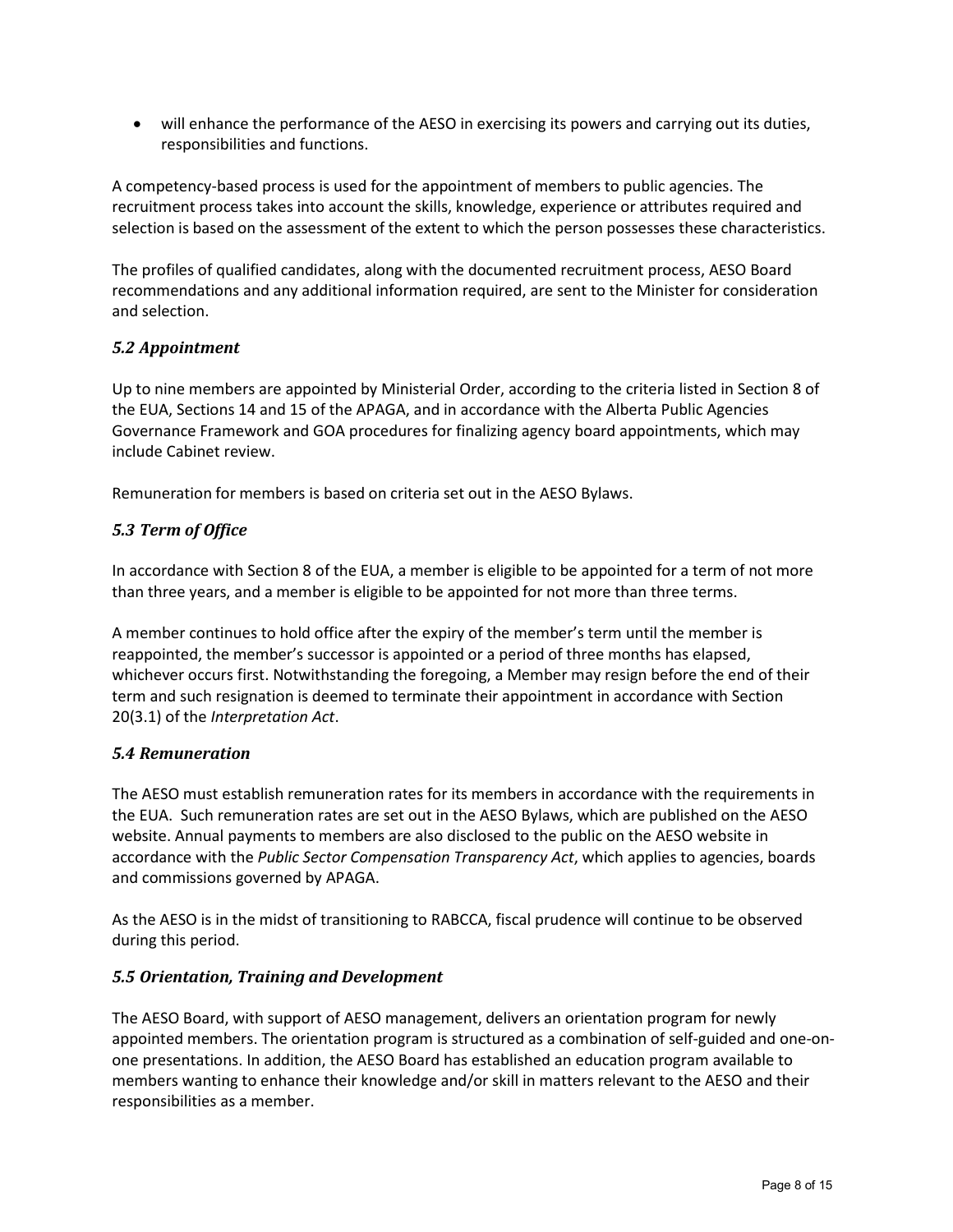# *5.6 Evaluation of Members*

The AESO Board annually conducts a self-assessment of its operations including assessments of the Chair, members and AESO Board Committees. The AESO Board annually meets to review these assessments, identifies measures to improve performance and implements and monitors those measures.

# <span id="page-8-0"></span>**6.0 Code of Conduct**

The AESO maintains a Code of Conduct, available on its public website, regarding conflicts of interest as well as other ethical matters. Where conflicts, real or apparent may arise, it is each employee and member's responsibility to offer full disclosure as soon as they become aware of such conflict. The Chair, or another person designated to deal with the matter, will assess any real or apparent conflict and a decision will be rendered on behalf of the organization as to how any conflict will be resolved.

All new members, employees and contractors are required to read and acknowledge their understanding of the AESO Code of Conduct as part of their orientation to the AESO. As well, all members, employees and contractors are required to confirm compliance with the AESO Code of Conduct, or identify exceptions, on an annual basis.

In addition, the AESO Board has established a Complaints Procedure that provides for a confidential process to report complaints about the AESO or its staff, without fear of reprisal.

The AESO Code of Conduct is available as part of the AESO Bylaws which are posted on the AESO website, [www.aeso.ca.](http://www.aeso.ca/)

# <span id="page-8-1"></span>**7.0 Interaction and Communications**

# *7.1 Interaction*

The AESO's most common and ongoing interactions with the GOA are with the Department of Energy. In general, the Chair and the CEO will discuss and agree on these interactions, as well as emerging issues, with the Minister (or representative) and/or Deputy Minister, as applicable.

Where there are significant financial, policy, or other issues with implications for the AESO, electricity industry or the GOA, the Chair, the CEO, the Minister (or representative), and/or the Deputy Minister, as applicable, will attempt to resolve them through collaboration. Outcomes must be consistent with governing statutes and other legislation and GOA objectives, efficient, and cost effective.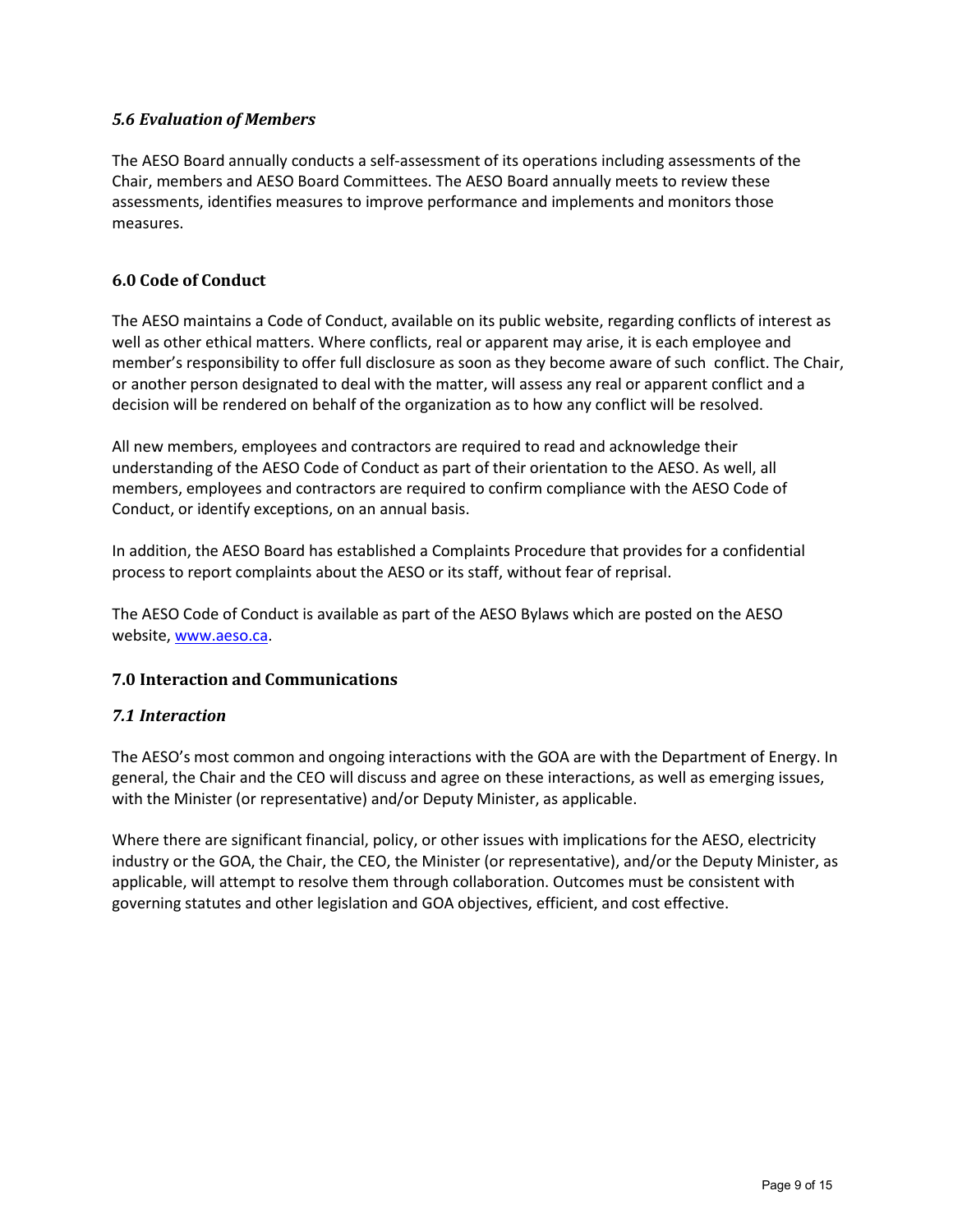The requirement of interaction between the Minister and the AESO is not intended to impede the ability of either the GOA or the AESO in the timely execution of their respective mandates and taking appropriate action whenever it is required.

Such interactions may include the following:

- Collaboration on development of regulatory instruments to ensure shared outcomes are achieved and regulations are consistent, compatible, efficient, cost effective, and clear;
- Regular contacts between the Minister and AESO Board;
- Ongoing interactions with their respective staff to ensure efficient and effective work processes;
- Annual or semi-annual meetings between the AESO Board and the Minister and/or official of the Department;
- Reviewing the AESO's annual business plan and budget with the Minister and participation by the Minister with the AESO in setting the AESO's long-term objectives and short-term targets, if any;
- The filing of the annual report with the Minister;
- Advising on key GOA policies which have a significant impact on the AESO's performance;
- Advising on changes to current GOA policies; and
- Advising on changes to AESO business plan and budget.

The AESO and the Department may collaborate and cooperate with each other in the execution of their respective roles, facilitating work through:

- Periodic meetings with other electricity agencies chaired by an Assistant Deputy Minister of the Department (ADM) or other Executive, to allow for updates, understanding of common concerns, and coordination; and
- Collaboration on issues with implications to the AESO, the electric industry or GOA to ensure shared outcomes, such as agency alignment, are achieved that are compatible, efficient, cost effective, and consistent with legislation and GOA objectives.

# *7.2 Information Sharing and Advisory Services*

The purpose of this document is to ensure that the AESO and the Minister are working together to achieve the goals under APAGA and effectively satisfying the AESO's mandate under the EUA. This includes a clear recognition that the GOA will determine GOA policy and that, where the AESO has concerns and wants to engage on GOA policy, there will be joint processes to facilitate input, collaboration, advice and direction.

# *7.3 Information Sharing and Advisory Services*

The purpose of this document is to ensure that the AESO and the Minister are working together to achieve the goals under APAGA and effectively satisfying the AESO's mandate under the EUA. This includes a clear recognition that the GOA will determine GOA policy and that, where the AESO has concerns and wants to engage on GOA policy, there will be joint processes to facilitate input, collaboration, advice and direction.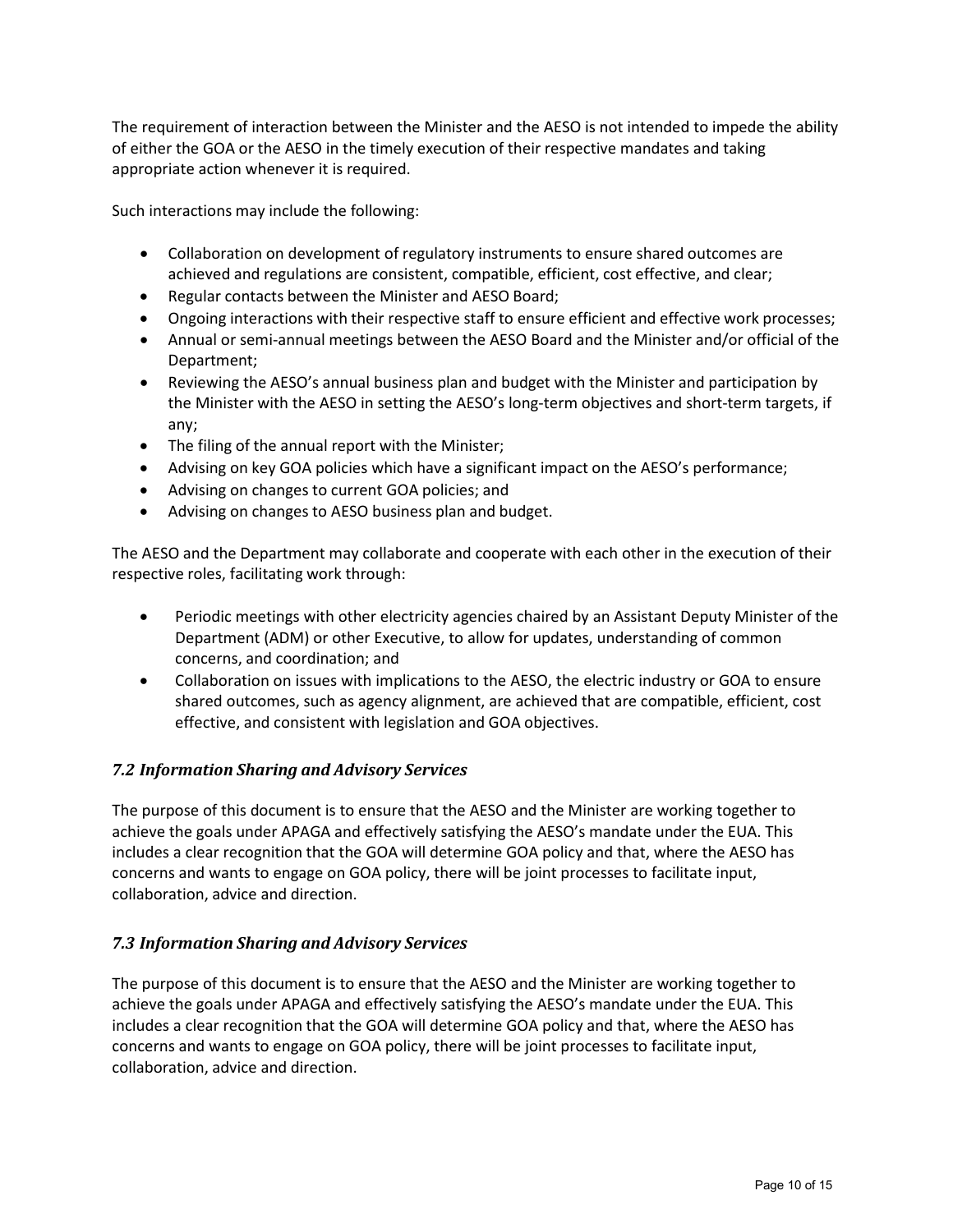The Department, other GOA departments, sector agencies, and the AESO have regular and *ad hoc* needs for information, advice, or expertise from one another in policy, in the development of statutes and regulations, and in day-to-day operations.

The primary focus of the information, advice, and expertise sharing between the AESO and the Department is:

- To provide status of the AIES and its reliable operation;
- To provide status of renewable electricity programs including any relevant data or performance metrics;
- To discuss and provide input into GOA policy proposals;
- To provide analysis of GOA policies and issues which have implications for the AESO, industry, or stakeholders;
- To disseminate information regarding the AESO and its role in Alberta's competitive electricity market, as appropriate;
- To coordinate with other GOA departments and sector agencies respecting electric industry and related matters;
- To collect, record and disseminate information regarding electricity system costs in Alberta, as appropriate; and
- To collect, record and assess information and data on market performance of the electricity market and renewable electricity programs and other industry activities, as appropriate.

Pursuant to the EUA, the AESO must provide the Minister with reports and information that the Minister may request. In addition to this, Sections 8 and 9 of APAGA set out the circumstances when the Minister may request information from the AESO.

In circumstances where the Minister requests records or information that are commercially sensitive, confidential or may form the basis an investigative or enforcement action, the AESO will inform the Minister of its concerns and offer alternative solutions to assist the Minister for considering his or her request.

In addition to complying with information requests made under the EUA or APAGA, the GOA's requirements for new or *ad hoc* AESO information, advice, and expertise should, where possible, be anticipated and identified in ongoing planning and budget processes to prevent avoidable negative impacts on regular AESO services to industry, GOA, and public stakeholders.

# *7.4 Communications*

The Minister, the AESO Board, the Chair, and the CEO each have a role to play in ensuring the fulfillment of the AESO's mandate and alignment with the objectives of the GOA.

The Minister, through their delegates, and through the efforts of the Department:

- Informs the AESO of GOA policies, legislation and direction affecting AESO operations and responsibilities; and
- Informs the AESO of, and makes available to the public, any APAGA ministerial policy that must be followed by the AESO in carrying out its powers, duties and functions.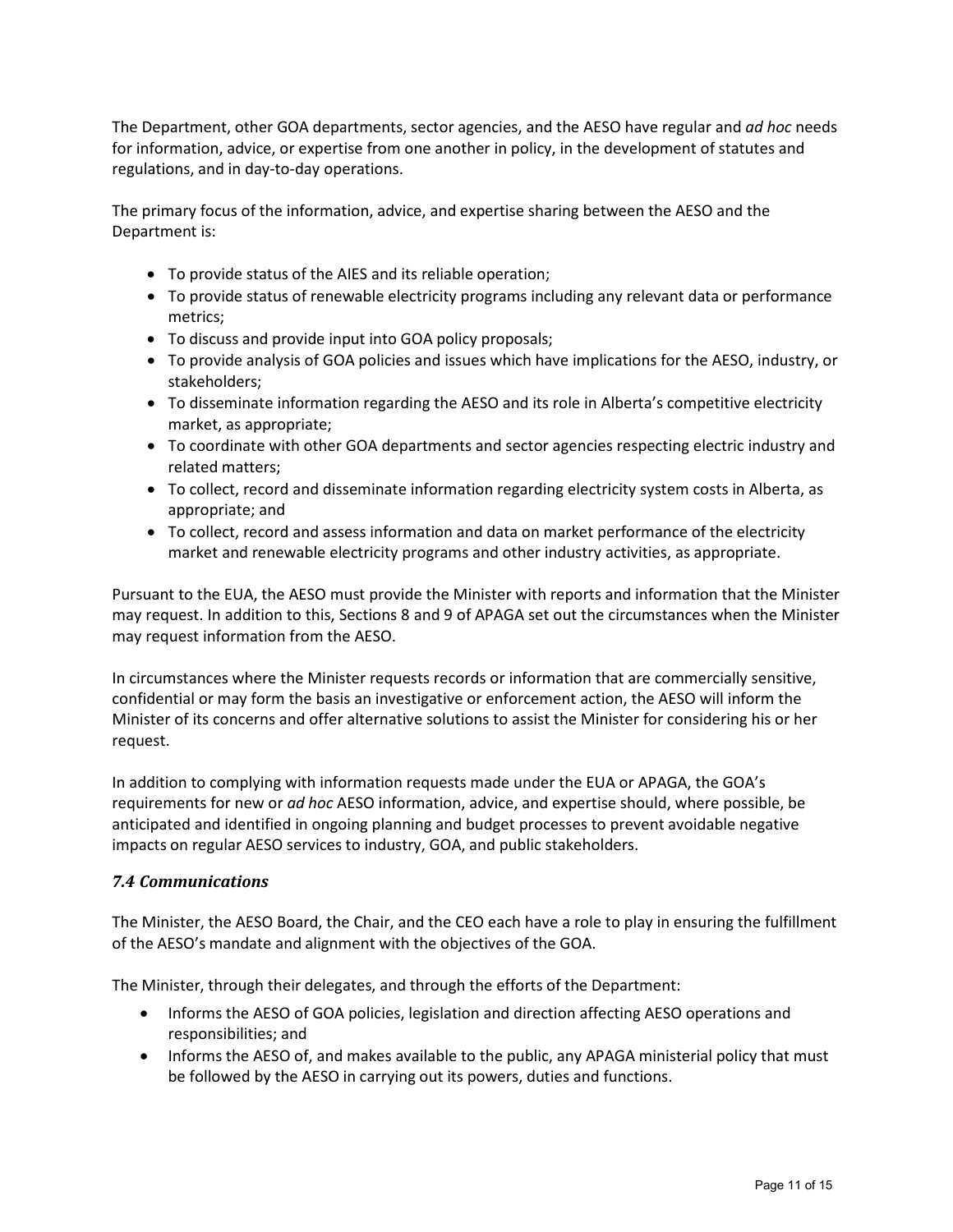The Chair, through the CEO, and through the efforts of the AESO staff:

- Provides the Minister with advice on matters requested by the Minister or as deemed appropriate by the AESO Board; and
- Advises the Minister and Department prior to making news releases, to ensure the Minister and Department are aware of and prepared for any necessary response.

The Chair, CEO, Minister, and Deputy Minister are committed to the timely exchange of information and effective consultation, where appropriate and necessary, to enable the fulfillment of their respective responsibilities. They will communicate frequently to ensure, to the best of their ability, that there are no surprises between the Department and the AESO on finances, appointments processes, or significant files or issues.

External communications shall be coordinated, whenever practicable, between the Department's communication staff and AESO communication staff so that proper planning and review can occur before information is communicated. Communications should be timely, clear, transparent, and constructive.

# <span id="page-11-0"></span>**8.0 Committees of the AESO Board**

The AESO is accountable for establishing and ensuring adherence to a sound and robust governance framework, including compliance with the APAGA. To address this responsibility, the AESO Board may establish one or more internal committees comprised of members as it considers necessary and appropriate to support the governance responsibilities of the AESO Board.

The list of current AESO Board committees is updated as required from time to time and is posted on the AESO website, [www.aeso.ca.](http://www.aeso.ca/) At the time of signing of this document, the AESO has established the following committees:

- Audit Committee,
- Human Resources Committee,
- Governance and Nominations Committee, and
- Power System Committee.

# *8.1 Audit Committee*

The Audit Committee provides consultation, advice and recommendations to the AESO Board on financial reporting matters, systems of internal controls, systems for managing risk within its mandate, the external and internal audit processes, and the AESO's process for monitoring compliance with laws and regulations.

# *8.2 Human Resources Committee*

The Human Resources Committee provides consultation, advice and recommendations to the AESO Board with respect to human resources matters and management compensation, and managing risk within its mandate. This encompasses AESO executive compensation, including the CEO, officer selection, succession planning and human resources programs and practices.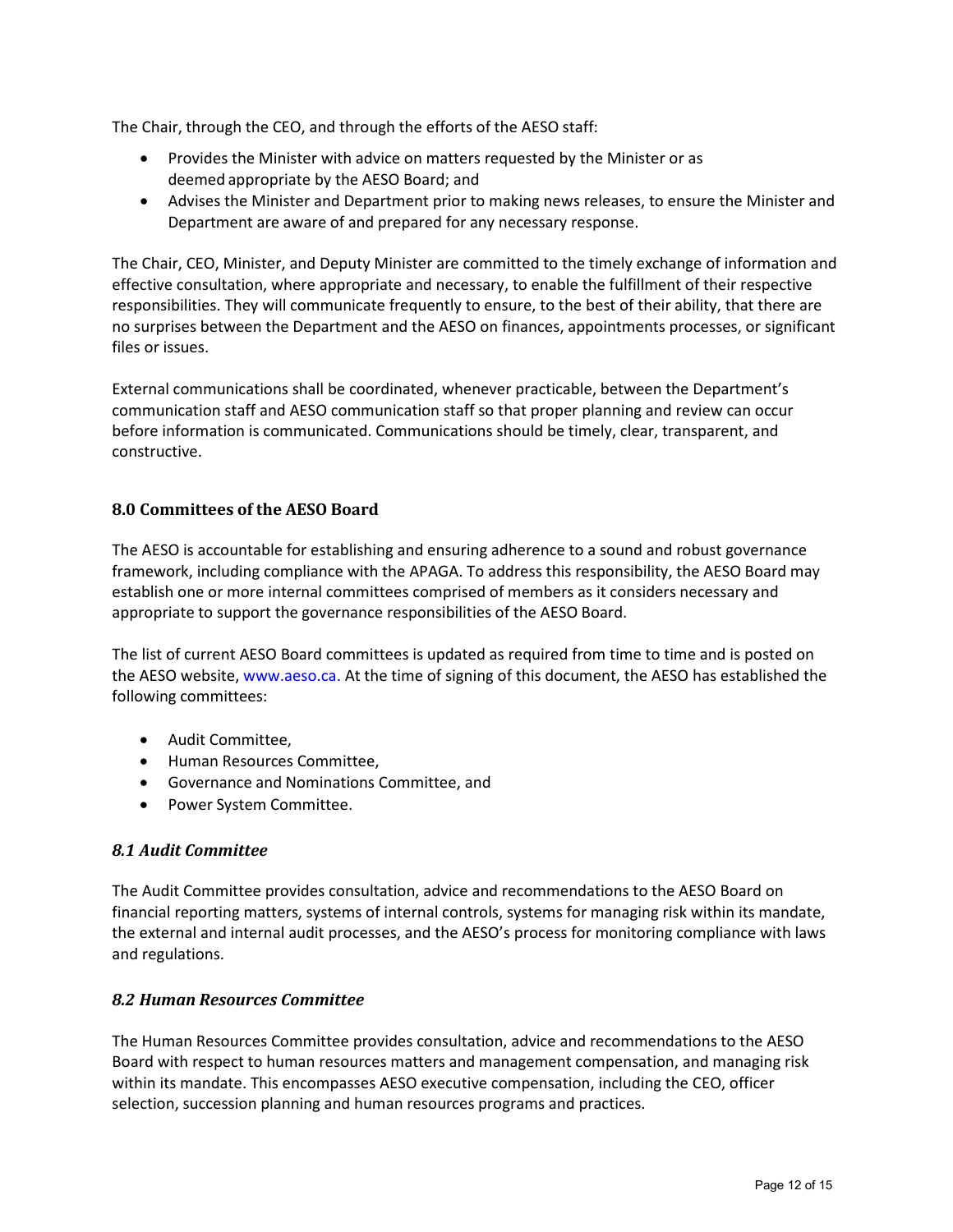# *8.3 Governance and Nominations Committee*

The Governance and Nominations Committee provides consultation, advice and recommendations to the AESO Board regarding compliance with legislation, member compensation, AESO Board succession planning and enhancement of the AESO's corporate governance practices and managing risk within its mandate as well as nomination of members for appointment by the Minister. This includes the annual review of AESO governance documents and processes, member orientation and ongoing education, AESO Board performance assessments and best practices in governance matters.

# *8.4 Power System Committee*

The Power System Committee provides advice and makes recommendations to the AESO Board regarding transmission, markets and operations matters, including the AESO Competitive Process and the Renewable Electricity Program as well as for managing risk within its mandate.

# <span id="page-12-0"></span>**9.0 Financial, Staffing, and Administrative Arrangements**

# *9.1 Financial*

The AESO is required by the EUA to be managed so that on an annual basis no profit or loss results from its operations. It is also required to prepare a budget for each fiscal year and to appoint an independent auditor to review and audit its financial statements. It derives its revenue from electricity market participants through an AESO Tariff, which must be approved by the Commission, and through a trading charge and load settlement charge, both of which are approved by the AESO Board. While the AESO does not currently receive any funding from the GOA, the REA provides that the AESO can recover a shortfall in its prudent costs and expenses from the GOA in relation to its duties under that act.

# *9.2 Audit*

The AESO is required by the EUA to have an independent auditor review and audit its annual financial statements and to file those audited financial statements with the Minister, annually, within 120 days after the end of the AESO's fiscal year. The AESO is also required by the EUA to prepare and have audited financial statements relating to any part of its business and affairs for any period of time specified by the Minister.

The AESO shall ensure that an adequate system of books and records in respect of the financial affairs of the AESO is installed and maintained in accordance with generally accepted accounting principles in Canada.

# *9.3 Staffing*

The AESO is not subject to the *Public Service Act* and retains staff and other resources as it deems appropriate on terms and conditions it determines. AESO human resource matters are overseen by the AESO Board and one of its Committees and are carried out by the CEO and other AESO management.

The Minister expects the AESO's staffing and human resource management systems to reflect prudent fiscal management and to comply with the RABCCA and related regulations.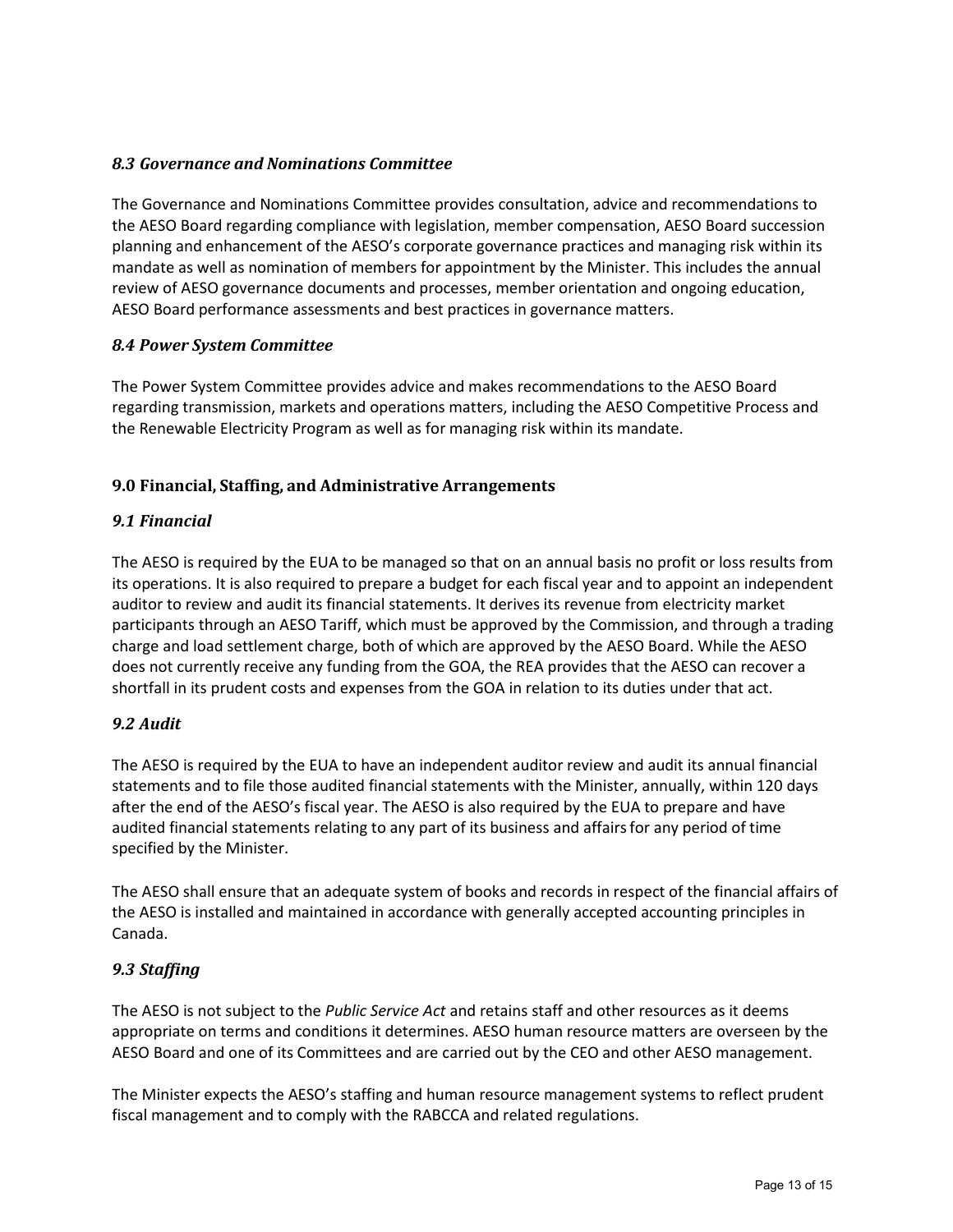# <span id="page-13-0"></span>**10.0 Planning and Reporting**

As noted above, the AESO is required by legislation to establish an annual budget. AESO management undertakes an annual business plan and budget planning process that includes consultation with AESO stakeholders through a separate process called the "Budget Review Process" (BRP). A copy of the BRP documentation is available on the AESO website, [www.aeso.ca.](http://www.aeso.ca/)

The BRP provides an opportunity for interested stakeholders to appear before the AESO Board to provide comments on the AESO's proposed annual business plan and budget for the AESO Board to consider when rendering a decision to approve the proposed business plan and budget. Subsequent to the stakeholder presentations, the proposed annual business plan and budget is presented to the AESO Board for approval by AESO Management. Once approved, the AESO Board issues its decision with regard to the annual business plan and budget on the AESO website, [www.aeso.ca.](http://www.aeso.ca/)

Respecting the Minister's responsibilities identified in Section 6 of the APAGA, each year the AESO shares its business plan and budget with the Minister and participates with the Minister in setting its long-term objectives and short-term targets, if any.

As noted above in section 9.2 *Audit,* within 120 days after the end of each fiscal year, the AESO shall deliver an annual report to the Minister with respect to its annual audited financial statements, which report also includes a report on its business and affairs. Although not required by law to do so, the AESO regularly reports to and communicates with AESO stakeholders regarding matters pertinent to its mandate.

The AESO maintains records of its affairs in accordance with applicable legislation and good business practices.

In support of the GOA's commitment to reducing regulatory requirements, agencies must provide a red tape reduction annual plan outlining their efforts to reduce red tape and achieve a 33 per cent reduction by 2023 to the Department of Energy. Agencies must provide updates to this plan through monthly progress reports solicited by the Department of Energy.

# <span id="page-13-1"></span>**11.0 Administration**

# *11.1 Review of the Mandate and Roles Document*

This Mandate and Roles Document must be reviewed by the Minister and the AESO and renewed, amended or replaced within three years after the date it is signed.

A review of the AESO's mandate and operations will be carried out every seven years by the Minister in accordance with the APAGA.

# *11.2 Transparency*

A copy of the AESO Mandate and Roles Document will be available to the public on the AESO's website, [www.aeso.ca](http://www.aeso.ca/) and on the Public Agency Secretariat website.